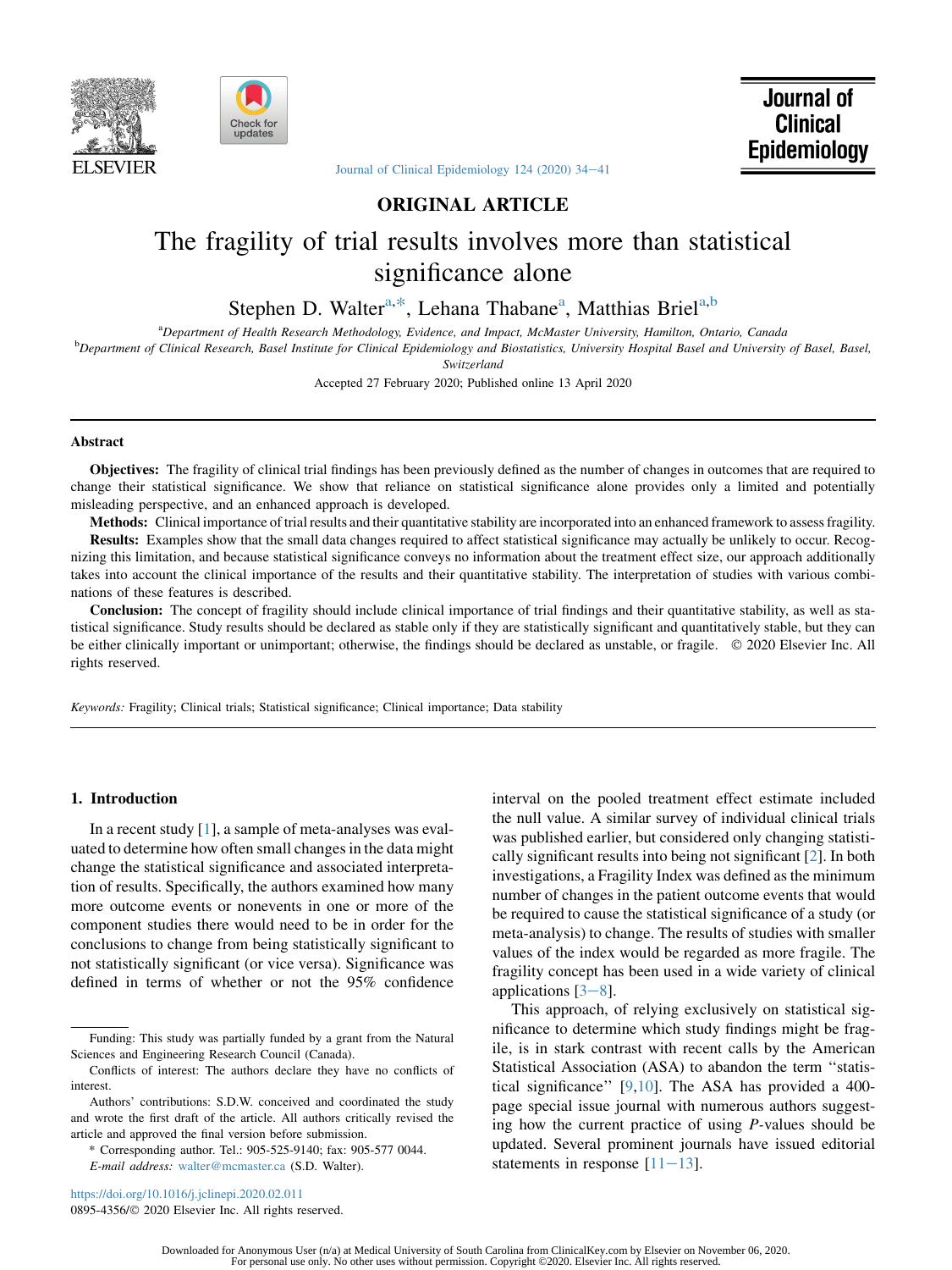#### What is new?

- "Fragility" is intended to measure the reliability of clinical study results.
- Statistical significance alone has limitations and can be misleading.
- Clinical importance and quantitative stability of results are also relevant.
- We propose an enhanced framework incorporating all three factors.

Given the current controversies about the use of statistical significance and P-values, it is appropriate to consider this issue in the context of assessing fragility in the results of clinical trials. We do this initially through an illustrative example, in which a minimal change in the data would cause a drastic change in its statistical significance, and hence, the study would be declared as ''fragile'' by the Fragility Index, but where this change might actually be unlikely to occur. We then move on to discuss two additional elements of fragility that seem relevant, in particular, the clinical importance of the observed treatment effect and the quantitative stability of that finding. A framework is then developed to more comprehensively assess the fragility of a study by using all three of these elements.

### 2. Methods

As noted previously, previous authors [\[1](#page-6-0),[2](#page-6-1)] have defined fragility through an index, this being the smallest number of changes in the patient outcome events that would result in a randomized trial or meta-analysis moving from being statistically significant to being not statistically significant, or vice versa. A low value of this Fragility Index is intended to convey the notion that the study conclusions are, in some sense, statistically less "solid," unreliable, unstable, or "fragile." Because the present study will be discussing additional factors that also influence one's impression of ''fragility,'' we will instead refer to the Fragility Index method, which examines the impact of small changes in the data only on the classification of statistical significance, as dealing with ''significance stability.''

We now introduce a simple example to illustrate the impact in a hypothetical data set of making the smallest possible change in outcomes. This will highlight the limitations of statistical significance in this context and will indicate that evaluating fragility through an examination of statistical significance alone is inadequate and could actually be misleading.

## 2.1. Example: the small changes in the data used to assess the fragility index may be unlikely to occur

Implicit in the Fragility Index approach is the assumption that some defined minimal changes in the data could easily have happened by chance; by extension, these incremental changes are taken to represent counterfactual scenarios that can be compared with the observed data as plausible alternative study results. However, it is important to note that modifying the data by changing the outcome even for only one patient may correspond to alternative results that are actually quite unlikely.

To see this, consider the trial whose original data are shown in [Table 1.](#page-1-0)

There have been five deaths out of 95 patients with treatment A, but no deaths out of 96 patients on treatment B. This result gives a two-sided P-value of 0.029 with Fisher's exact test, which would be declared statistically significant under the usual 5% criterion. Now, if we pursue a ''significance only'' approach to examine fragility, we can assess what would have happened if there had been a minimal change, so that there was instead one death out of the 96 patients on treatment B. This leads to a big change in the statistical significance, with a new P-value of 0.118, putting the study well into the ''not statistically significant'' category. Because the statistical significance has changed category after this smallest possible change in the data, the study would be declared by the use of the Fragility Index method as "fragile" (specifically, the Fragility Index  $= 1$ ), or more precisely, as having ''unstable significance.'' (Similar conclusions are reached if we [[1\]](#page-6-0) decrease the number of deaths in A by 1 or [[2](#page-6-1)] increase the number of deaths in B and also decrease the number of deaths in A by 1 to keep the total number of deaths constant; in both these scenarios, the result is not statistically significant, with two-sided P values of 0.059 and 0.211, respectively.)

The fallacy in this argument is that the change from 0 to 1 death in treatment group B may actually be unlikely to occur. For example, suppose the data in [Table 1](#page-1-0) represent a trial that is comparing an experimental treatment A, and treatment B, which is usual care. Furthermore, suppose that it is known from previous studies that death is rare under usual care; specifically, suppose the true underlying death rate is 0.1%. Then the probability of observing no deaths in 96 patients is approximately 90.8%, compared with a probability of only 8.7% of observing exactly one death.

<span id="page-1-0"></span>**Table 1.** Example where an unlikely small change in the data substantially changes statistical significance

|            |                    | Original table     | <b>Modified table</b> |                    |  |
|------------|--------------------|--------------------|-----------------------|--------------------|--|
|            | <b>Treatment A</b> | <b>Treatment B</b> | <b>Treatment A</b>    | <b>Treatment B</b> |  |
| Died       | 5                  |                    | b                     |                    |  |
| Alive      | 90                 | 96                 | 90                    | 95                 |  |
| $P$ -value | 0.029              |                    | 0.118                 |                    |  |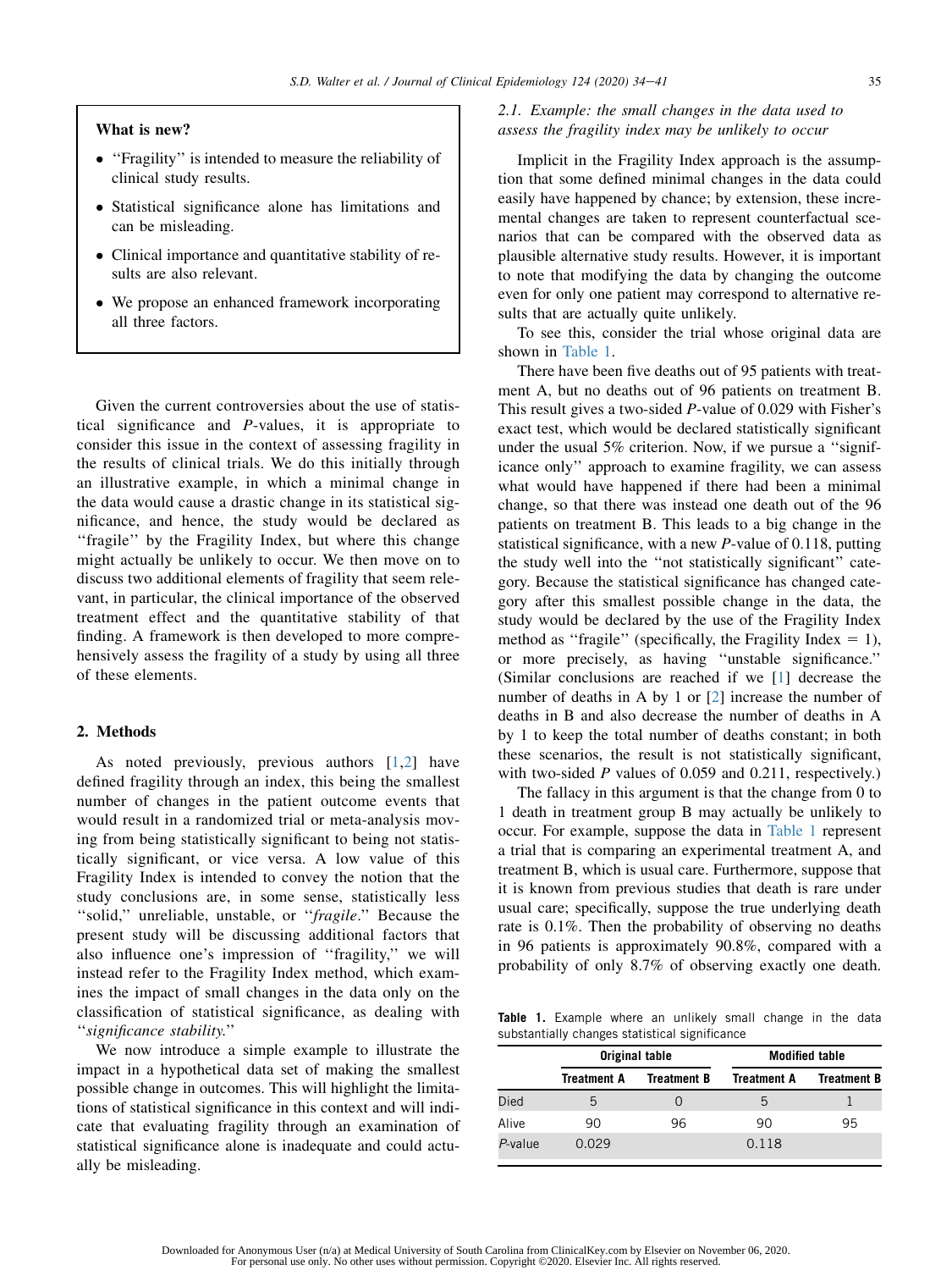So, in other words, we would here be assessing fragility by comparing the observed data with an alternative study outcome that is much less likely to be observed than what has been seen in the actual data. We would here be assessing significance fragility by comparing the observed data (with no deaths on B) with a hypothetical alternative (one death on B), which is far less likely to be seen in reality. In that sense, it seems unwise (on this basis alone) to regard the study findings as fragile.

## 2.2. The Fragility Index value does not tell us how likely the ''smallest change'' might be

A Fragility Index of 5, for instance, means that at least five changes of patient outcome status would be required to change the statistical significance of a study result. However, a corollary of the previous point is that we cannot tell if 5 (in this example) is a lot or a little in the specific context of the study in question. In other words, the Fragility Index tells us about the change necessary to alter the statistical significance of a study, but it does not tell us how likely it is for such a change to occur. This is essential because variability in the data is not taken into account.

# 2.3. Factors other than statistical significance should be taken into account

Having demonstrated that there are major problems with the approach of assessing fragility using the Fragility Index, which is based on significance stability alone, it is helpful at this point to refer back to some earlier literature. We will review work from the 1990s by Feinstein [[14\]](#page-7-0), who attempted to define the fragility in terms of the quantitative stability of study results relative to clinical importance, and by Walter [\[15](#page-7-1)], who suggested combining statistical significance with Feinstein's fragility measure. We then go on to propose an updated and integrated framework that uses several factors to define fragility of a particular study or meta-analysis.

In 1990, Feinstein [[14\]](#page-7-0) proposed a ''Unit Fragility Index''  $f = N/(n_1.n_2)$ , where  $n_1$  and  $n_2$  are the sample sizes in the two treatment groups, and  $N = nI + n2$  is the total sample size in the study. It can be shown that  $f$  corresponds to the change in the risk difference induced by the smallest possible change in the data (increasing or decreasing the frequency in one cell of the usual  $2 \times 2$  table of data, while keeping both the row and column totals of the table fixed). A large value of the Unit Fragility Index would imply that relatively substantial changes to the risk difference would occur with only a minimal change to the data, that is, that the findings are inherently unstable from the quantitative perspective.

An additional ingredient in Feinstein's approach is to evaluate g, being the difference between the treatment effect in terms of observed absolute risk difference, and a "quantitatively significant difference"  $\delta$ . The quantity  $\delta$  can be thought of as the smallest clinically important effect, sometimes referred to as the ''minimally important difference,'' or the MID [\[16](#page-7-2)]. Note that the clinically important effect should be prespecified, and based on clinical considerations, but it would not necessarily correspond to the assumed value of the treatment effect (often denoted as ''delta'') used in sample size and power calculations at the planning stages of a study.

Various combinations of the observed values of f and  $g$ then lead to a characterization of the study results. First, if  $g \ge 0$ , Feinstein's method declares the result as "*quanti*tatively significant," but not otherwise. Quantitative significance simply implies that the observed treatment effect exceeds the minimum effect that would be regarded as clinically important, but it does not directly take statistical variation into account. Again, to avoid confusion by the use of the term ''significance'' in this context, from this point onward, we will instead refer to Feinstein's ''quantitative significance'' as ''clinical importance.''

Second, if  $g > f$ , with Feinstein's approach, the results are declared to be "*quantitatively stable*." This implies that the smallest possible change in the data would not result in the treatment effect falling below the clinically important difference.

Third, if  $g \nless 0$ , under Feinstein's method, one would conclude that the result is not clinically important because it fails to show an effect that exceeds the minimal clinically important effect; again, this conclusion takes no direct account of statistical variation. However, if  $f \ge |g|$  in addition, Feinstein's Unit Fragility Index is greater than the observed treatment effect (in absolute value); here, we would infer that there is enough instability in the results that they could have become clinically important with only a minimal change in the observed data. On the other hand, if  $f < |g|$  in addition to having  $g < 0$ , the study result would be classified as clinically unimportant and quantitatively sufficiently stable that a small change in the data would not alter that conclusion.

To be clear, and specifically to distinguish it from *signif*icance stability as in the Fragility Index method, we will refer to Feinstein's Unit Fragility analysis as dealing with quantitative stability. Thus, a study result would be taken by Feinstein as quantitatively stable if the observed treatment effect exceeds the clinically important difference, and if, in addition, the smallest possible change in the data would not alter that conclusion; or, that the observed treatment effect fails to exceed the clinically important difference, and a small change in the data would not alter that conclusion. In contrast, a small change in a quantitatively unstable finding could result in a clinically important result becoming clinically unimportant, or vice versa, so one remains uncertain about the clinical importance of the result.

Feinstein's framework was developed further [\[15](#page-7-1)], and we now update this approach, basing it on three essential elements: clinical importance, quantitative stability, and statistical significance. To summarize the combined impact of these three factors, we can declare the results of each type of study as overall fragile or stable. To operationalize this method, we now consider the inferences that can be

Downloaded for Anonymous User (n/a) at Medical University of South Carolina from ClinicalKey.com by Elsevier on November 06, 2020.<br>For personal use only. No other uses without permission. Copyright ©2020. Elsevier Inc. All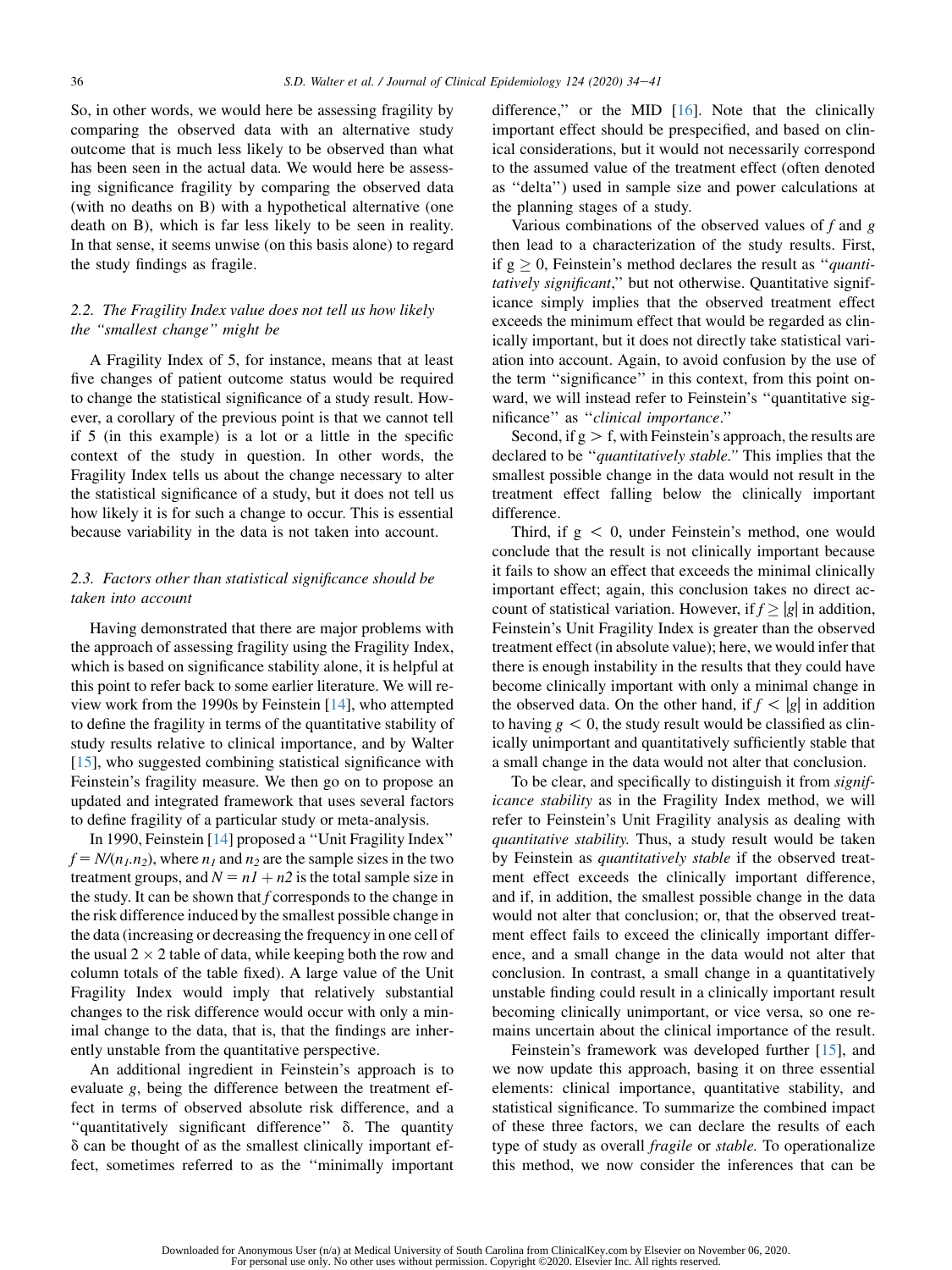drawn from studies found with the various possible combinations of the three elements. For simplicity, we only consider superiority trials, where the significance testing is against a null hypothesis of no treatment effect. Some simple modifications would be required to assess the fragility of noninferiority or equivalence trials.

## 2.4. Three-factor framework to assess study fragility or stability

The framework developed here requires that one assesses the results of a given study according to the three factors: statistical significance, clinical importance, and quantitative stability. Statistical significance is evaluated in the usual way, declaring a study to be statistically significant or not, relative to an agreed criterion (traditionally, significance is declared at the 5% type I error rate level). Using a categorization of statistical significance alone in this way corresponds to the classification of studies by the Fragility Index method proposed earlier [[1](#page-6-0)[,2](#page-6-1)].

The second element, clinical importance, is determined according to whether or not the observed treatment effect exceeds the minimally important difference, as defined by the investigators, ideally based on perspectives of patients and clinical practitioners [[17](#page-7-3)[,18](#page-7-4)]. As discussed below, observers may disagree about what constitutes a clinically important effect [\[16](#page-7-2),[19\]](#page-7-5), and hence, they may also disagree about the fragility or stability of study results. However, it seems important to incorporate clinical importance as an element of fragility because ultimately, clinicians, patients, and policy makers need to make a decision about whether or not to adopt a new treatment.

The third element, quantitative stability, can be introduced into the framework in a number of different ways. First, Feinstein's approach [\[14](#page-7-0)] would define it in terms of how (or if) a change of one patient outcome would affect the assessed clinical importance of the results; one evaluates if this smallest possible change to the data does or does not change one's decision about clinical importance. Second, and as a modification of Feinstein's method, one could use a more stringent criterion and examine the effect of a given, larger threshold number of data changes; for example, one could might find out if a change in five or more patient outcomes would change the conclusion on clinical importance. Third, one could retain the Fragility Index as proposed previously, along with a defined threshold value. Quantitative stability would then be declared with respect to the impact (if any) of such changes on statistical significance. As an example, if changes to 10 patient outcomes would be required to change the statistical significance, and an index value of 5 had been agreed as a threshold, one would declare the results to be quantitatively stable. But if fewer than five changes would alter the statistical significance, the results would be called quantitatively unstable.

A summary of how these factors can be applied is shown in [Table 2](#page-4-0).

There are eight possible combinations of the three factors, as we now review ([Fig. 1](#page-4-1)).

For each case, we briefly describe the study interpretation and arrive at an overall declaration of stability or fragility of the study result. For simplicity, we will assume that Feinstein's approach is used to assess quantitative stability in each of these case scenarios, but we later discuss how their interpretation might differ if the Fragility Index method had been used instead.

#### 2.4.1. Case 1

Study results are statistically significant, clinically important, and quantitatively stable. A clinically important effect has been found, it is statistically significant, and the conclusion would not be altered by small changes to the data. Overall: STABLE.

#### 2.4.2. Case 2

Study results are statistically significant, clinically important, and quantitatively unstable. The best estimate is that there is a clinically important effect, and it is statistically significant. However, the conclusion could be affected by small changes to the data, such that the true treatment effect would then not be regarded as clinically important. Overall: FRAGILE.

#### 2.4.3. Case 3

Study results are statistically significant, clinically unimportant, and quantitatively unstable. A clinically unimportant effect has been found, but it was statistically significant. In principle, this could happen with large sample sizes, leading to highly precise estimates of a small treatment effect. However, the result is quantitatively unstable, so there remains the possibility of a clinically important effect that would have been found in slightly different data. In practice, this scenario is relatively unlikely, and it would only occur if, despite the very precise estimates, the data happen to lie particularly close to a boundary case for this scenario, as in [Fig. 1,](#page-4-1) so that even a small change in study outcomes would have changed the conclusion about clinical importance. Overall: FRAGILE.

## 2.4.4. Case 4

Study results are statistically significant, clinically unimportant, and quantitatively stable. There appears to be a reliable finding of a clinically unimportant effect, but nevertheless, one that is statistically significant. This conclusion would not be affected by small changes in the data. Overall: STABLE.

#### 2.4.5. Case 5

Study results are statistically not significant, clinically important, and quantitatively stable. The results suggest a clinically important effect, a conclusion that would be unaffected by small changes in the data. However, more data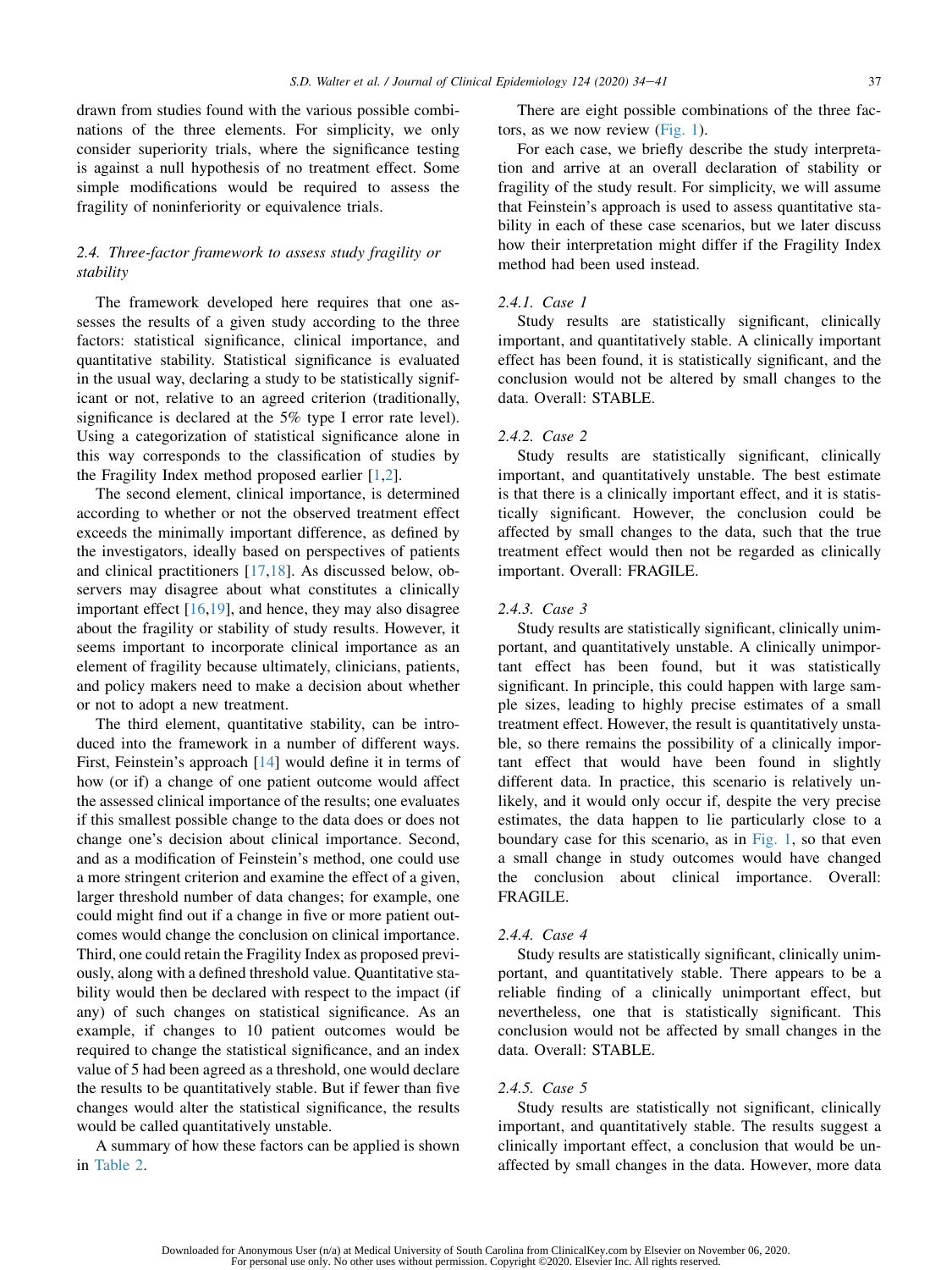<span id="page-4-0"></span>

|  |  |  | <b>Table 2.</b> Steps in assessing the fragility of study results through a three-factor framework |
|--|--|--|----------------------------------------------------------------------------------------------------|
|  |  |  |                                                                                                    |

| <b>Step</b>                                          | <b>Notes</b>                                                                                                                                                                                                                                                                                                                                                                                                                                               |  |  |
|------------------------------------------------------|------------------------------------------------------------------------------------------------------------------------------------------------------------------------------------------------------------------------------------------------------------------------------------------------------------------------------------------------------------------------------------------------------------------------------------------------------------|--|--|
| 1. Assess statistical significance                   | Takes sample variation into account.                                                                                                                                                                                                                                                                                                                                                                                                                       |  |  |
| 2. Determine clinical importance                     | Investigators should prespecify a threshold for the smallest treatment effect that would<br>be important to patients in their clinical practice (MID).                                                                                                                                                                                                                                                                                                     |  |  |
| 3. Evaluate quantitative stability                   | Quantitative stability can be defined in terms of whether or not a given threshold level of<br>change in the data would change the apparent clinical importance of the results. This<br>threshold could be with respect to changing a defined number of patient outcomes,<br>with the minimum being a change of only one patient outcome.<br>Alternative: examine if such changes in the data would affect the statistical significance<br>of the results. |  |  |
| 4. Declare the study results to be stable or fragile | Claim stability for the study if its results are statistically significant and quantitatively<br>stable, remaining clinically important or unimportant. Otherwise, declare study<br>fragile.                                                                                                                                                                                                                                                               |  |  |

Abbreviation: MID, minimally important difference.

would be required to confirm this in terms of statistical significance. Overall: FRAGILE.

### 2.4.6. Case 6

Study results are statistically not significant, clinically important, and quantitatively unstable. This study provides weak evidence of a clinically important effect, as indicated by its point estimate. This conclusion about clinical importance could have been different with only small changes to the data, and lack of statistical significance also indicates uncertainty about the findings. Overall: FRAGILE.

#### 2.4.7. Case 7

<span id="page-4-1"></span>Study results are statistically not significant, clinically unimportant, and quantitatively unstable. Very little can be inferred. A clinically unimportant effect has been shown, but one that cannot be relied on, given its lack of statistical significance and its quantitative instability, meaning that only small changes in the data could lead to a different conclusion about clinical importance. Overall: FRAGILE.

#### 2.4.8. Case 8

Study results are statistically not significant, clinically unimportant, and quantitatively stable. This study leans to a conclusion of a clinically unimportant treatment effect, but the lack of statistical significance does not support this. Further investigation would be warranted in this case (and in case 7) only if investigators remained convinced of a small effect, and that is what they wish to demonstrate more convincingly. Overall: FRAGILE.

By comparing these scenarios, we see that overall stability will be declared only if the study results are statistically significant and quantitatively stable. There will be an associated decision about the clinical importance of the results.



**Clinically important difference δ**

Fig. 1. Study fragility according to statistical significance, clinical importance, and quantitative stability. Shaded zones indicate stable studies.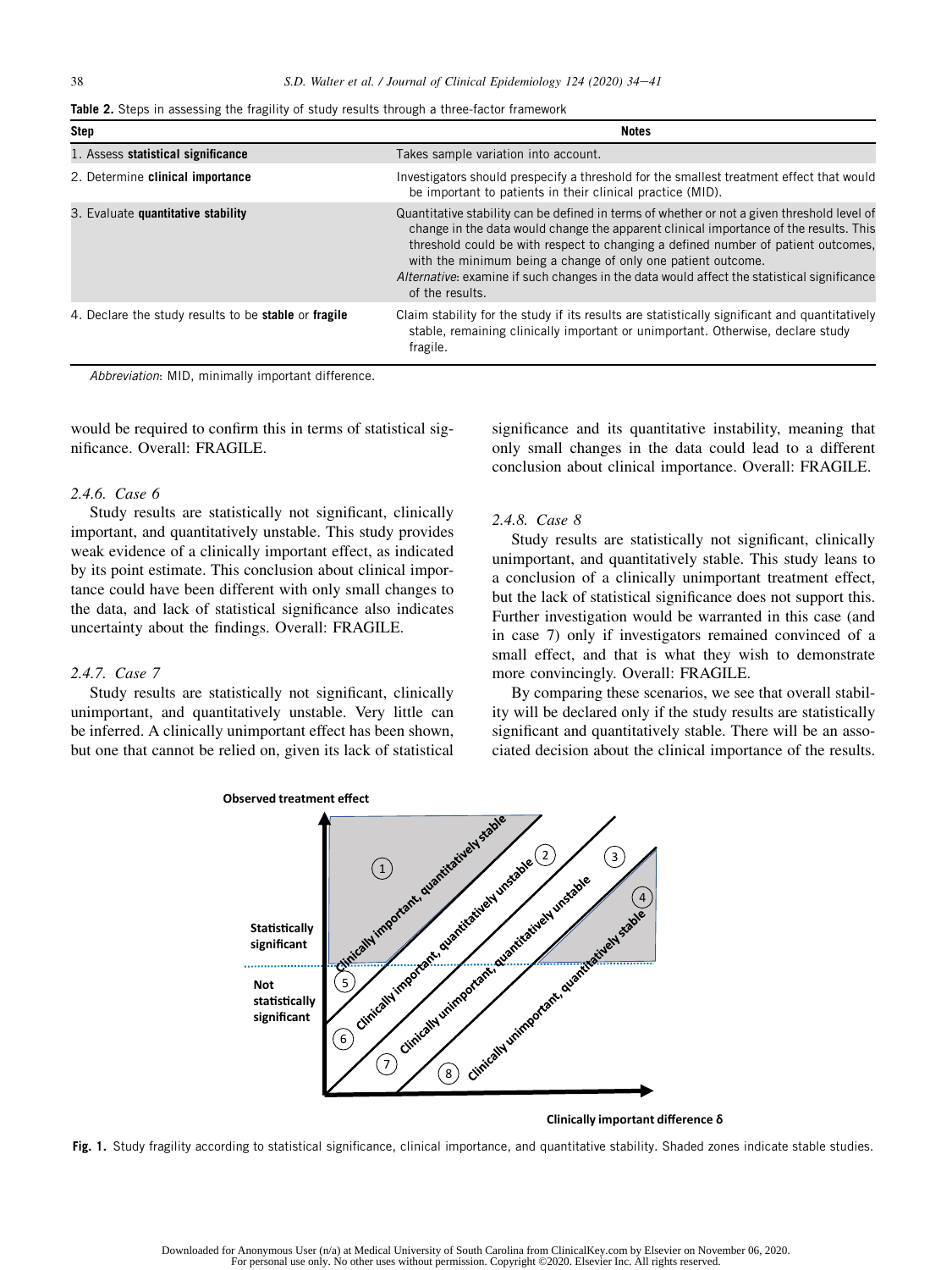Failing either or both of statistical significance and quantitative stability, the results will be declared to be fragile.

[Fig. 1](#page-4-1) shows how these cases are related, with respect to the observed treatment effect and the definition of the clinically important difference. Studies found toward the upper part of this plot correspond to results that show a larger observed treatment effect, are more statistically significant, and correspondingly of increasing clinical importance. Studies above the main 45-degree diagonal from the origin are those in which the observed treatment effect exceeds the definition of clinical importance, and those below the diagonal show clinically unimportant effects. If they are close to the main diagonal, the classification of results as clinically important or not becomes less certain, or quantitatively unstable.

The factors in this framework are logically related in many ways. First, we note, for instance, that strong statistical significance will more often be associated with quantitatively stable findings. Second, changing the agreed definition of the clinically important difference may affect the study classification as stable or fragile, even if the observed outcomes are unaltered; for example, requiring a more stringent definition of the clinically important difference could ''move'' the clinically important and stable results of a study initially in Case 1 to the right in [Fig. 1](#page-4-1), through the regions of quantitative instability (where the determination of clinical importance is uncertain), ultimately to become a "Case 4," with quantitatively stable results showing a clinically unimportant treatment effect. Hence, other researchers may disagree in their interpretation of a study as fragile or stable because they have adopted different definitions of clinical importance.

Third, we remark that the relative frequencies of the various cases mentioned earlier will depend on sample sizes and the associated precision of estimated treatment effects. In particular, with large sample sizes and precisely estimated treatment effects, the central diagonal bands (in [Fig. 1](#page-4-1)) with quantitatively unstable results will be narrow and less likely to occur. On the other hand, with less data and poorer precision, these bands will be wider, yielding more studies with quantitatively unstable results, and these studies will be declared as fragile.

Finally, requiring stronger statistical significance (e.g., changing the type I error rate from 5% to 1%) would move the horizontal boundary line for statistical significance upwards and thus reduce the number of studies that can declare stable findings of a clinically important treatment effect, and correspondingly more studies will be classified as fragile.

## 3. Discussion

We have seen how the use of the Fragility Index [\[1](#page-6-0),[2\]](#page-6-1) can be misleading because it is exclusively based on statistical significance, whose P-values are inappropriate as a

measure of evidence of a treatment effect. In addition, interpretation of a given value of the Fragility Index is difficult because sample variation is not taken into account; as a consequence, it does not tell us how likely or unlikely are the associated changes in the data that would lead to a change in the statistical significance of a study. Furthermore, given the general concerns currently being raised about *P*-values  $[9,10]$  $[9,10]$  $[9,10]$ , it seems inadequate to use the Fragility Index in isolation because it is essentially telling us only about the uncertainty in those P-values.

Because the Fragility Index actually only deals with the fragility of statistical significance, it in no way incorporates any notion of clinical importance. Hence, one might use the index and declare a study to be stable but still have no idea if the results actually matter in clinical practice. Conversely, because the index does not tell us about the likelihood of the changes required to change the assessed statistical significance, there are situations where the index would declare a study to be fragile, but where in fact the conclusion about statistical significance would be unlikely to change as a result of the index frequency of changes in the data.

Furthermore, we need to bear in mind that P-values represent a different concept from statistical significance. The P-value tells us about how much evidence there is against the null hypothesis (but based on underlying model assumptions). Statistical significance (corresponding to the P-value being above or below a threshold defined by the chosen type I error rate) can be helpful if an inferential decision has to be taken about the effect being tested.

These considerations have led to the development here of the proposed, enhanced framework for assessing the fragility of study results. First, statistical significance has been retained as one of its components because that reflects sample variation in results, and, in particular, it tells us if a particular finding might have been because of chance, if, in fact, there was no treatment effect. Second, the framework also takes clinical importance of the study findings into account. The rationale for its inclusion is that clinicians will want to achieve a final decision about whether or not to adopt a new treatment. To ignore clinical importance seems deficient.

Third, the framework involves an assessment of the quantitative stability in the data. Here, one has to decide how much change in the data can be tolerated. Typically, the changes in the data can be defined by a threshold number of patients whose outcome status would need to change to alter the conclusions, either with respect to clinical importance or to statistical significance. Feinstein's proposal was for this threshold to be the minimum change of exactly one patient outcome, with an associated impact on clinical importance, but other thresholds might reasonably be higher, and based on empirical evidence. In surveys of trials and meta-analyses with statistically significant results [[1](#page-6-0)[,2](#page-6-1)], the median Fragility Index values were 8 and 12, respectively, as they affected statistical significance.

In this article, we have limited our attention to trials with a binary outcome; however, further work might suggest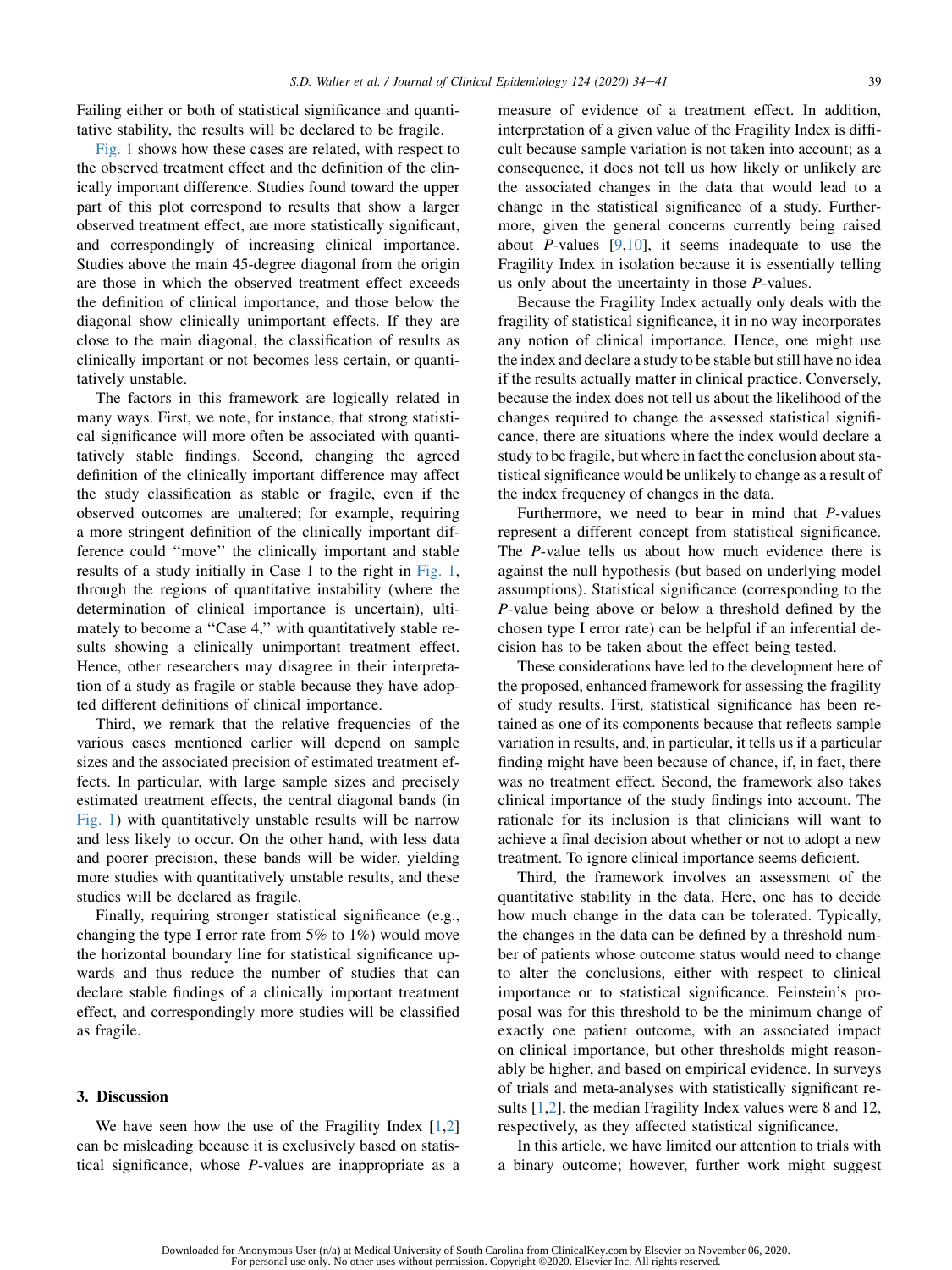extensions of our ideas to other types of outcomes, such as continuous or time-to-event data. Our framework is applicable in principle to meta-analyses too, but here one would have to consider statistical heterogeneity in addition; in our view, unexplained heterogeneity increases fragility, but this also needs to be confirmed by further work. Finally, the framework is limited by considering only single outcomes from a study, but it could potentially be extended to allow for multiple outcomes.

One also has to choose where the impact of small changes in the data will be assessed. In this article, we have primarily used quantitative stability to address their impact on the conclusion about clinical importance. One could alternatively use quantitative stability to assess impacts on statistical significance, in much the same way as originally proposed for the Fragility Index [[2\]](#page-6-1). However, using statistical significance as the target would mean that two of the three factors (quantitative stability and statistical significance) in the assessment framework would be strongly related, and so one would essentially be dealing with significance fragility or trying to make some probabilistic statement about the reliability of P-values. Although this would conform with the original Fragility Index proposal, it seems to be somewhat a contorted logic, and an examination of the reliability of a finding of clinical importance seems much preferable.

A suggestion made by a reviewer was that the magnitude of change in the P-value might be more revealing than just assessing if statistical significance has changed above or below some threshold. We agree, but one would then still essentially be using a single dimension defined by the possible values of P. Furthermore, clinical investigators still largely rely on the significant/not significant dichotomy to interpret the usefulness of their trial results.

Practical use of the proposed framework requires investigators: to choose the level of the threshold to declare statistical significance, to define the minimum clinically important effect, and to select the criteria for quantitative stability and its threshold in terms of minimum data changes required. These tasks are not trivial, even for experienced methodologists. A review has shown that there is, for instance, a wide range of approaches that investigators have used to specify the target treatment effect in clinical trials, for the purpose of sample size calculation [\[20](#page-7-6)]. The original Fragility Index is relatively simple to calculate, but it is limited in scope and interpretability. It only deals with the stability of statistical significance, a feature that itself is now identified as something that is a poor measure of evidence. And it says nothing about target effect sizes or what would constitute a clinically important finding.

In contrast, the acquisition of the elements required in the currently proposed framework avoids the limitations of inference being essentially based on statistical significance alone and can provide greater interpretability of the data in terms of clinical importance, while maintaining some focus on statistical uncertainty in the findings. An additional advantage is

that the framework has broader applicability, extending beyond trials with a dichotomous outcome (such as to studies with continuous or survival outcomes).

Once the three constituent factors have been established for the framework, the observed  $2 \times 2$  data table can be suitably modified to establish which of the eight case scenarios applies. It may also be helpful to calculate the numerical locations of all the boundaries in [Fig. 1](#page-4-1) and plot where the study (or meta-analysis) in question lies.

The calculations for this framework are not difficult, and the insights they provide go well beyond what is available from assessing the stability of statistical significance with the Fragility Index in isolation. A more formal assessment of this issue might involve analysis of statistical robustness, by defining and simulating data generating models, for example  $[21-23]$  $[21-23]$  $[21-23]$  $[21-23]$  $[21-23]$ . A Bayesian approach may also be possible. However, we have here pursued the concept of fragility, as it has been framed in biomedical research, as a relatively simple or ad hoc concept, that may have greater appeal to clinical investigators.

In line with the current moves away from inappropriate uses of P-values alone, we suggest that examination of the additional elements in our proposed framework will yield considerable benefits.

#### <span id="page-6-0"></span>References

- [1] [Atal I, Porcher R, Boutron I, Ravaud P. The statistical significance of](http://refhub.elsevier.com/S0895-4356(19)31082-0/sref1) [meta-analyses is frequently fragile: definition of a fragility index for](http://refhub.elsevier.com/S0895-4356(19)31082-0/sref1) [meta-analyses. J Clin Epidemiol 2019;111:32](http://refhub.elsevier.com/S0895-4356(19)31082-0/sref1)-[40](http://refhub.elsevier.com/S0895-4356(19)31082-0/sref1).
- <span id="page-6-1"></span>[2] [Walsh M, Srinathan S, Mrkobrada M, McAuley DF, Levine O,](http://refhub.elsevier.com/S0895-4356(19)31082-0/sref2) [Ribic C, et al. The statistical significance of randomized controlled](http://refhub.elsevier.com/S0895-4356(19)31082-0/sref2) [trial results: a case for a Fragility Index. J Clin Epidemiol 2014;67:](http://refhub.elsevier.com/S0895-4356(19)31082-0/sref2)  $622 - 8$  $622 - 8$  $622 - 8$
- <span id="page-6-2"></span>[3] [Shen Y, Cheng X, Zhang W. The fragility of randomized controlled](http://refhub.elsevier.com/S0895-4356(19)31082-0/sref3) trials in intracranial hemorrhage. Neurosurg Rev  $2019;42:9-14$  $2019;42:9-14$ .
- [4] [Ruzbarsky JJ, Khormaee S, Rauck RC, Warren RF. Fragility of ran](http://refhub.elsevier.com/S0895-4356(19)31082-0/sref4)[domized clinical trials of treatment of clavicular fractures. J Shoulder](http://refhub.elsevier.com/S0895-4356(19)31082-0/sref4) [Elbow Surg 2019;28:415](http://refhub.elsevier.com/S0895-4356(19)31082-0/sref4)-[22](http://refhub.elsevier.com/S0895-4356(19)31082-0/sref4).
- [5] [Bertaggia L, Baiardo Redaelli M, Lembo R, Sartini C, Cuffaro R,](http://refhub.elsevier.com/S0895-4356(19)31082-0/sref5) [Corrao F, et al. The Fragility Index in peri-operative randomised tri](http://refhub.elsevier.com/S0895-4356(19)31082-0/sref5)[als that reported significant mortality effects in adults. Anaesthesia](http://refhub.elsevier.com/S0895-4356(19)31082-0/sref5) 2019:74:1057-[60](http://refhub.elsevier.com/S0895-4356(19)31082-0/sref5).
- [6] [Topcuoglu MA, Arsava EM. The fragility index in randomized](http://refhub.elsevier.com/S0895-4356(19)31082-0/sref6) [controlled trials for patent foramen ovale closure in cryptogenic](http://refhub.elsevier.com/S0895-4356(19)31082-0/sref6) [stroke. J Stroke Cerebrovasc Dis 2019;28:1636](http://refhub.elsevier.com/S0895-4356(19)31082-0/sref6)-[9.](http://refhub.elsevier.com/S0895-4356(19)31082-0/sref6)
- [7] [Khormaee S, Choe J, Ruzbarsky JJ, Agarwal KN, Blanco JS,](http://refhub.elsevier.com/S0895-4356(19)31082-0/sref7) [Doyle SM, et al. The fragility of statistically significant results in pe](http://refhub.elsevier.com/S0895-4356(19)31082-0/sref7)[diatric qrthopaedic randomized controlled trials as quantified by the](http://refhub.elsevier.com/S0895-4356(19)31082-0/sref7) [fragility index: a systematic review. J Pediatr Orthop 2018;38:](http://refhub.elsevier.com/S0895-4356(19)31082-0/sref7) [e418](http://refhub.elsevier.com/S0895-4356(19)31082-0/sref7)-[23.](http://refhub.elsevier.com/S0895-4356(19)31082-0/sref7)
- [8] [Narayan VM, Gandhi S, Chrouser K, Evaniew N, Dahm P. The](http://refhub.elsevier.com/S0895-4356(19)31082-0/sref8) [fragility of statistically significant findings from randomised](http://refhub.elsevier.com/S0895-4356(19)31082-0/sref8) controlled trials in the urological literature. BJU Int  $2018;122:160-6$  $2018;122:160-6$  $2018;122:160-6$ .
- <span id="page-6-3"></span>[9] Statistical inference in the 21st century: a world beyond  $p < 0.05$ . In: [Wassertein RL, Schirm AL, Lazar NA, editors. American Statistician,](http://refhub.elsevier.com/S0895-4356(19)31082-0/sref9) [73 2019:1](http://refhub.elsevier.com/S0895-4356(19)31082-0/sref9)-[401.](http://refhub.elsevier.com/S0895-4356(19)31082-0/sref9)
- <span id="page-6-5"></span><span id="page-6-4"></span>[10] [Wasserstein RL, Lazar NA. The ASA's statement on p-values:](http://refhub.elsevier.com/S0895-4356(19)31082-0/sref10) context process, and purpose. Am Statistician  $2016;70:129-33$ .
- [11] [Amrhein V, Greenland S, McShane B. Retire statistical significance.](http://refhub.elsevier.com/S0895-4356(19)31082-0/sref11) [Nature 2019;567:305](http://refhub.elsevier.com/S0895-4356(19)31082-0/sref11)-[7.](http://refhub.elsevier.com/S0895-4356(19)31082-0/sref11)